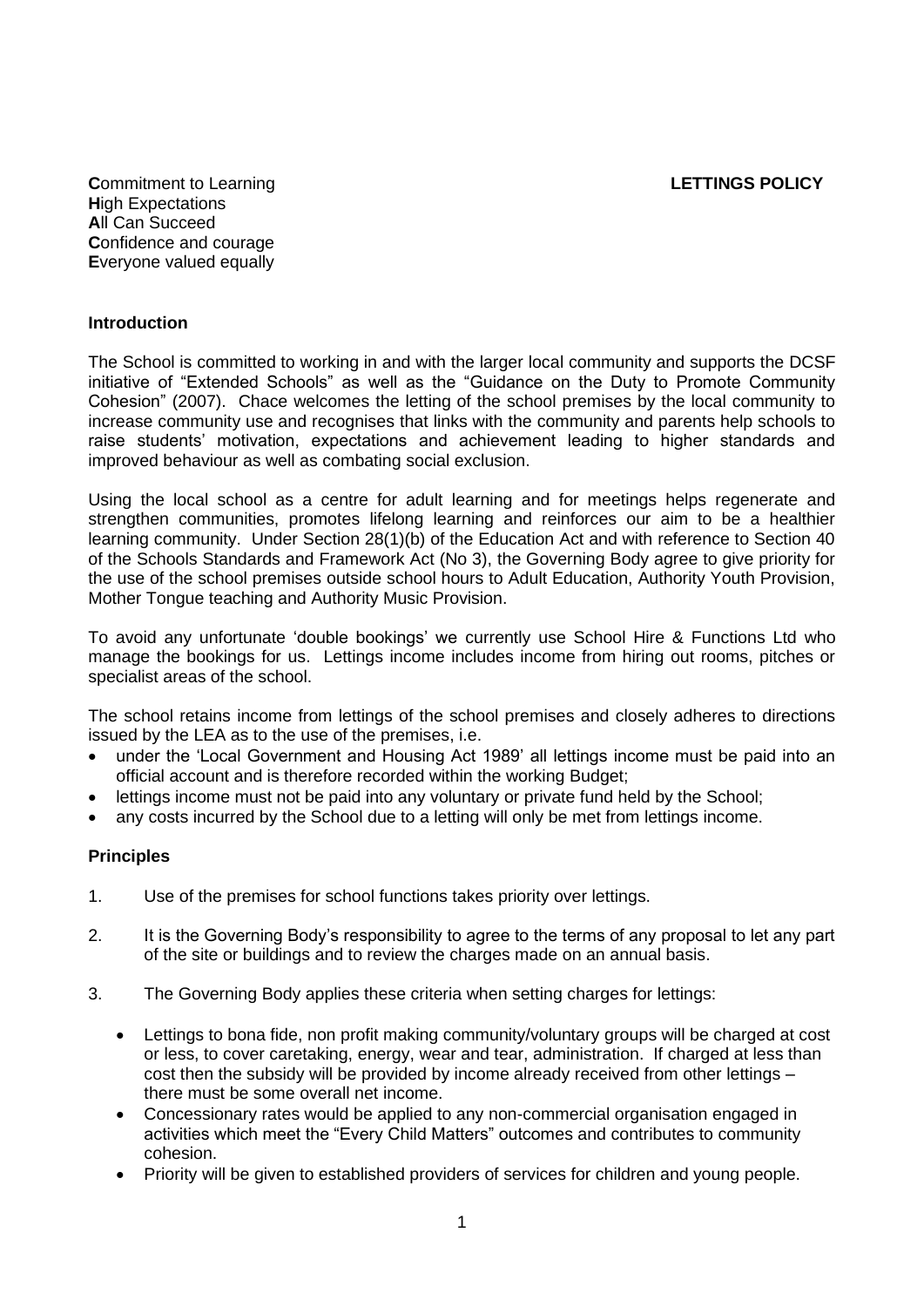- When used as a polling station the School will charge the local council the actual additional costs incurred by the school.
- Lettings to Chace Association (PTA) are provided free.
- Lettings to the Staff Committee are provided free.
- The Governing Body has determined that all other lettings will be charged at a competitive rate, to avoid being priced out of the market.
- 4. The school premises will not be let if there is any reason to believe that any individual or organisation involved in the letting may bring the School's name into disrepute. If any member of staff believes a letting should not be permitted he/she must report their concerns to the Headteacher. The Headteacher or Chair of Governors has the power to terminate any hire agreement relating to the hire of the school premises.
- 5. The School has a Performing Right Society Copyright Licence and is therefore suitable for functions where this is required, e.g. school play/concert.
- 6. All individuals and/or organisations hiring any part of the school premises must conform to any relevant Health and Safety regulations. A statement pertaining to relevant Health and Safety issues, including emergency procedures, should accompany any confirmation of a letting.
- 7. All hirers must have sufficient Third Party Liability insurance to satisfy LA requirements.

This policy should be read in conjunction with:

- "Conditions for the use of educational premises outside normal teaching hours", issued by School Hire & Functions Ltd
- **Equality Policy**
- Safeguarding, Child Protection and Confidentiality Policy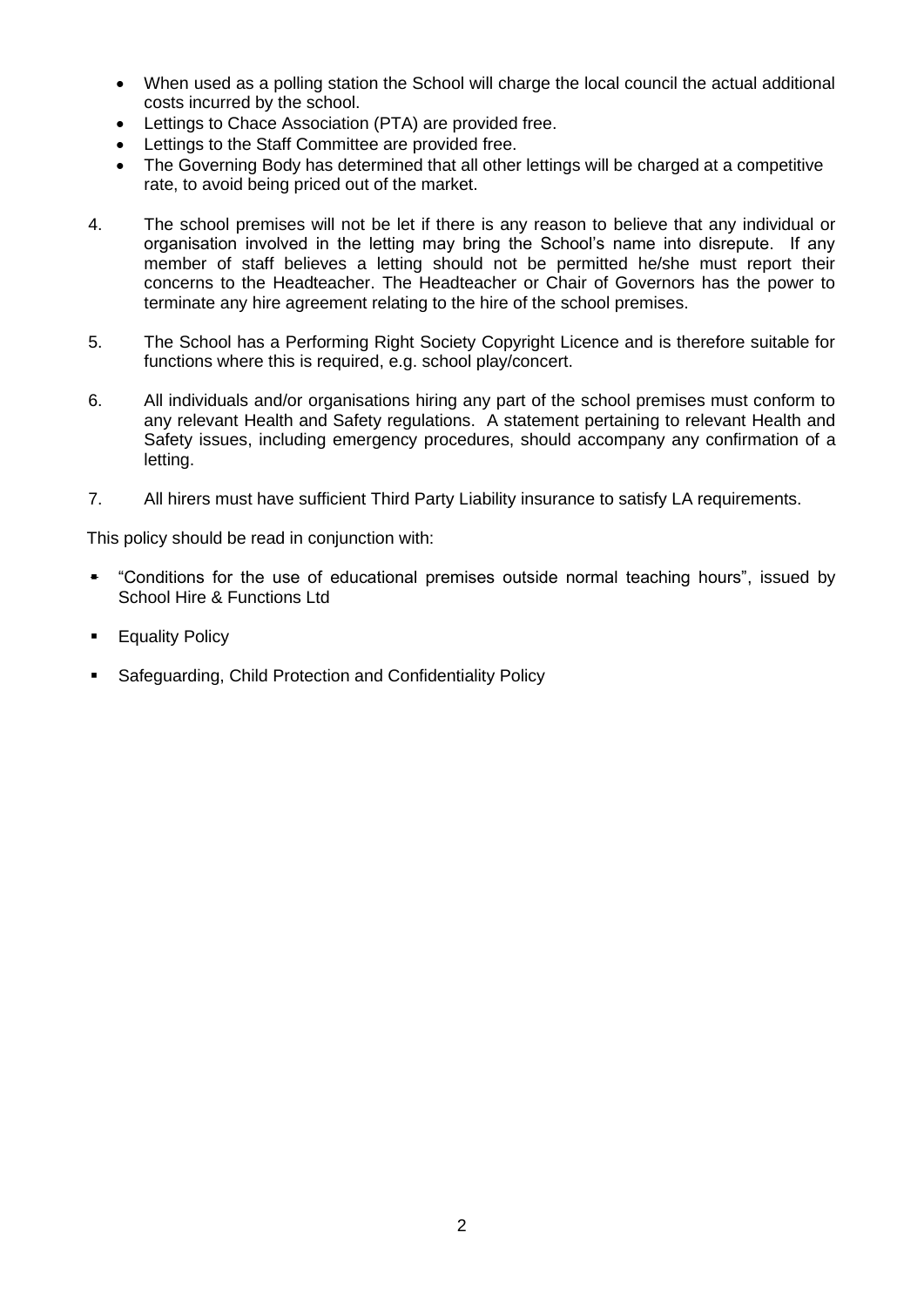## **CHACE COMMUNITY SCHOOL**

|                                                                                                                                | Mon - Fri (6.00pm - 10.00pm)<br>Sat (8.30am - 4.00pm)<br>Per hour                                       |
|--------------------------------------------------------------------------------------------------------------------------------|---------------------------------------------------------------------------------------------------------|
| <b>HALL</b><br>or<br>Dining Area                                                                                               | £54.11<br>(E51.53)                                                                                      |
| <b>DRAMA STUDIO</b><br>for<br><b>PERFORMANCES</b><br>(seats 96)                                                                | £82.61<br>(E78.68)<br>(min 3 hours)<br>£41.96 (£39.96)                                                  |
| Studio sound & lighting<br>equipment                                                                                           | Proof of qualified technical operator required +<br>£200 refundable deposit required                    |
| <b>MAIN HALL</b><br>for<br><b>PERFORMANCES</b><br>(seats 250)<br>Inc use of changing rooms and<br>storage facilities           | £125.87<br>(E119.88)<br>(min 3 hours)                                                                   |
| Sound & lighting<br>equipment                                                                                                  | £41.96 (£39.96)<br>Proof of qualified technical operator required +<br>£200 refundable deposit required |
| <b>CLASSROOMS</b><br>No of rooms booked:<br>$1 - 2$<br>$3 - 4$<br>$5-6$<br>$7+$<br>Use of specialist rooms to be<br>negotiated | Per room<br>£16.76 $(E15.96)$<br>£14.04 (£13.37)<br>£11.79 (£11.23)<br>£8.53 (£8.12)                    |
| DANCE/DRAMA STUDIO                                                                                                             | £34.88 (£33.22)                                                                                         |
| <b>FIELD</b>                                                                                                                   | £27.42 $(E26.11)$                                                                                       |
| <b>SPORTS HALL</b>                                                                                                             | £54.47 (£51.97)                                                                                         |
| <b>GYMNASIUM</b>                                                                                                               | £27.93 (£26.60)                                                                                         |
| <b>WEIGHTS ROOM</b>                                                                                                            | £20.98 (£19.98)<br>Proof of competency required for the various equipment                               |

# **SCALE OF CHARGES – With effect from 1st September 2022** *(2021 charges)*

\* VAT to be added

A surcharge of 50% will be added to all the above charges for commercial private organisations

# **Youth and Local Community Groups who enjoy a working relationship with the School:**